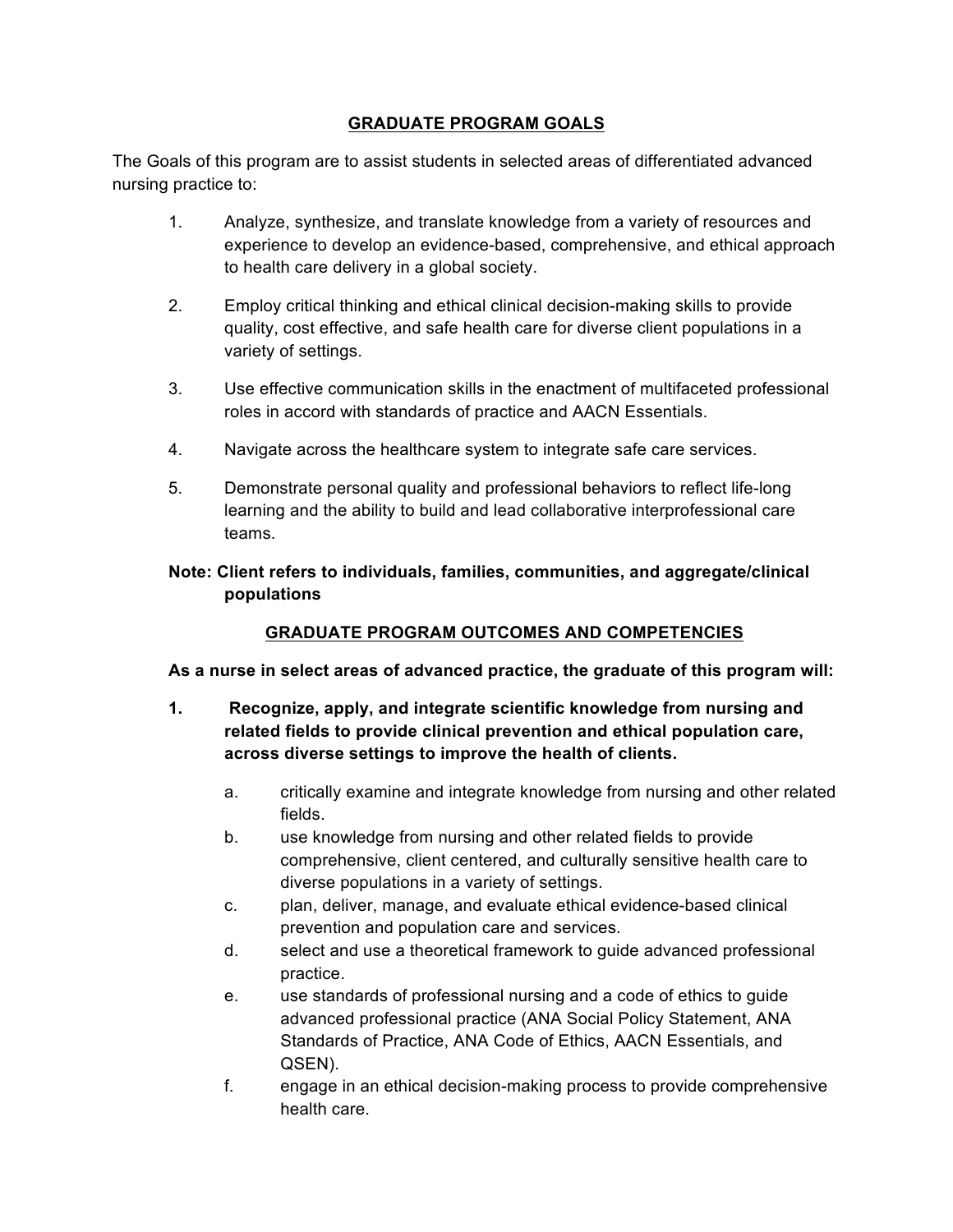- **2. Use advanced skills in critical thinking and problem-solving to provide high quality, safe, and cost-effective health care delivery for diverse client populations in a variety of settings.**
	- a. synthesize advanced knowledge from nursing science and related disciplines to provide high quality and safe health care.
	- b. Employ critical thinking and ethical clinical decision-making that reflect current knowledge and advanced practice trends.
	- c. develop a comprehensive data base using knowledge and skills that reflect the standards of advanced practice.
	- d. collaborate with other health care providers and the client in developing, implementing, and evaluating interventions.
	- e. plan interventions that reflect a safe and cost effective approach to health care delivery.
	- f. design and deliver culturally competent health care to diverse client populations.
	- g. evaluate health outcomes and modify plans to effectively attain optimum health outcomes in a cost effective manner.

## **3. Use effective communication skills, interprofessional collaboration, and patient care technology to improve the delivery and management of client health outcomes.**

- a. develop and use effective communication strategies for delivering health care to clients.
- b. communicate, collaborate, and consult with other health professionals to manage and coordinate care.
- c. use relevant healthcare technology and a wide range of resources to improve client outcomes.
- d. demonstrate effective communication skills using information systems/technology resources to implement quality improvement initiatives and support decision making and practice.
- e. disseminate nursing knowledge to professionals within the health care system to improve health care outcomes for clients.

# **4. Translate and integrate research findings as a basis for clinical and organizational decision making.**

- a. identify clinical problems for nursing research within the health care setting.
- b. evaluate research for relevance to advanced nursing practice.
- c. use knowledge from nursing science and other disciplines to initiate change and analyze outcomes of health care based on critical analysis and its relevance
- d. Apply the research process to appraise and develop nursing's body of knowledge.